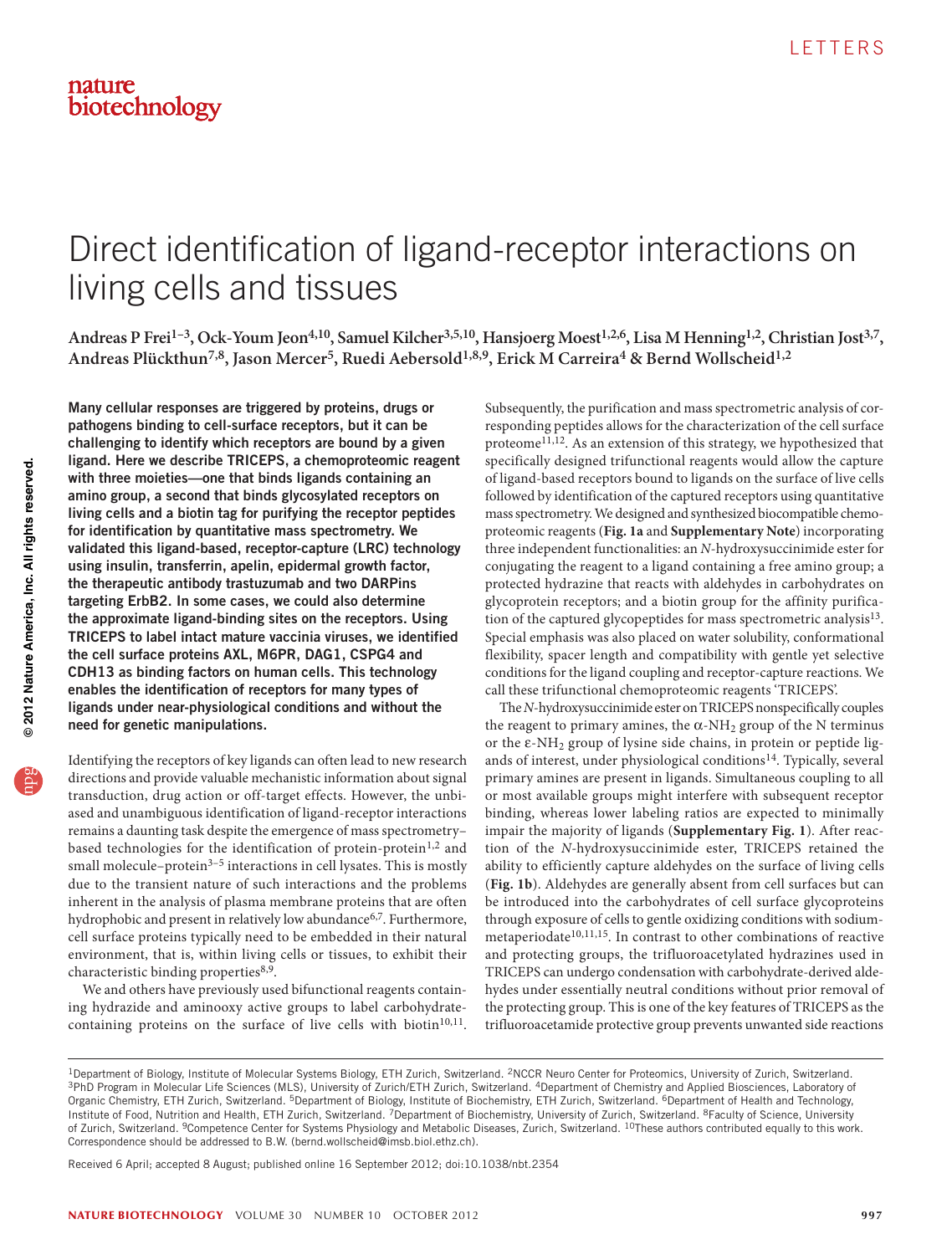

<span id="page-1-0"></span>

a single carbohydrate structure after mild oxidation. Alternative ligand-reactive functionalities may be implemented to further broaden the possible application (e.g., for small-molecule ligands). (b) Labeling of living cells with TRICEPS through the aldehyde-reactive functionality. Commercially available biocytin hydrazide (an unprotected aldehyde-reactive biotin derivative) was used as a reference. Amine-reactive moieties of TRICEPS were quenched with glycine and reagents were reacted with Jurkat T lymphocytes with or without prior oxidation of the cells with sodium metaperiodate. Biotinylation was detected by flow cytometric analysis of ungated cell populations after staining with streptavidin-FITC.

between the nucleophilic hydrazine and electrophiles such as active ester groups in the reagent itself. As the condensation reaction can occur under neutral conditions, this eliminates the need to remove the protective groups under harsh conditions, which would be incompatible with protein ligands maintaining their native structures.

We next established a TRICEPS-based workflow to identify receptors for ligands using two samples (**[Fig. 2](#page-2-0)**). In one sample, the TRICEPS-labeled ligand predominantly directed the carbohydratereactive element of the reagents toward ligand-specific glycoprotein receptors. In parallel, an equimolar amount of TRICEPS was either quenched with glycine or coupled to a control ligand with known or no binding preferences. This control allowed us to account for nonspecific binding based on the relative abundance of a given target protein on a cell line or tissue. The two TRICEPS-containing samples were then incubated with previously oxidized cells or tissues under near-physiological conditions. During this phase, transient and stable ligand-receptor interactions were expected to lead to increased covalent capture events between TRICEPS and nearby carbohydrates. In general, the reactivity between hydrazine and carbohydrates is advantageous because it targets TRICEPS away from polypeptide domains that are important for ligand binding. After the receptorcapture reaction, the cells were lysed and enzymatically digested with trypsin, and TRICEPS-labeled peptides were isolated using streptavidin beads. This circumvents problems inherent in the affinity purification of intact plasma membrane proteins, such as limited solubility and unspecific interactions through exposed hydrophobic domains. Captured N-glycopeptides were specifically released from the beads through an enzymatic cleavage with PNGase F. This endoglycosidase cleaves between the proximal *N-*acetylglucosamine and the asparagine of the glycopeptide in the N-X-S/T glycosylation site motif (where N stands for asparagine, X stands for any amino acid except proline and S/T for serine or threonine, respectively). Besides releasing the glycosylated peptides, PNGase F treatment also results in the enzymatic deamidation of the glycosylated asparagine to aspartic acid. This generates a +0.984 Da mass shift at the asparagine residue and thus introduces the specific N[115]-X-S/T signature (where 115 is the mass of the deamidated Asn residue) in formerly glycosylated cell surface peptides. This protocol leads to the generation of two virtually identical peptide samples that can be analyzed with a high mass accuracy mass spectrometer. The identified peptides were filtered for the presence of N[115]-X-S/T motifs, and the relative

concentrations of cell surface glycopeptides in the ligand sample were compared to those in the control sample using MS1-based label-free quantification. Identified peptides of random cell surface proteins were expected to have equal concentrations in both samples, whereas peptides of the corresponding receptors were specifically enriched in the ligand sample.

In the first application of this approach, we coupled human insulin to TRICEPS and then added it to murine adipocytes at a concentration routinely used in cell culture applications (1.7 µM). In the parallel control reaction, an equimolar amount of TRICEPS was quenched with glycine and added to an equal number of cells. Mass spectrometric analysis led to the identification of 117 formerly glycosylated peptides with similar abundance in both samples. These were derived from 69 random, but highly abundant, cell surface glycoproteins and represented nonspecific capture events. Owing to the comparatively low abundance of the insulin receptor (INSR) on the target cells, INSR peptide signals were weak or not detectable above background in the control sample. In contrast, INSR peptides were highly enriched in the sample that had been generated with insulin providing selectivity for the capture reaction (**[Fig. 3a](#page-3-0)** and **Supplementary Table 1**). These results show that TRICEPS-bound ligands can be used to guide the hydrazine reaction toward specific receptors on living cells. Furthermore, this experiment led to the immediate and unbiased detection of the interaction of human insulin with the murine INSR on the target cells. Notably, the INSR was identified with six unique enriched peptides. This added confidence to the specific receptor identification because every peptide provided independent enrichment information owing to the peptide-level affinity purification. In a similar experiment using human Jurkat T lymphocytes, the enrichment of the human INSR was prevented by pre-incubating cells with a tenfold molar excess of uncoupled insulin (**Supplementary Fig. 2** and **Supplementary Table 2**), again highlighting the robustness and specificity of the approach.

To demonstrate the versatility of the LRC technology, we used transferrin (a secreted glycoprotein) and apelin-17 (a G protein–coupled receptor (GPCR) binding peptide) as ligands to capture receptors on human U-2 OS osteosarcoma cells. This experiment simultaneously identified the transferrin receptor protein 1 and the apelin receptor as interaction partners of the respective ligands (**[Fig. 3b](#page-3-0)** and **Supplementary Table 3**). The identification of the transferrin receptor shows that LRC technology is also compatible with glycosylated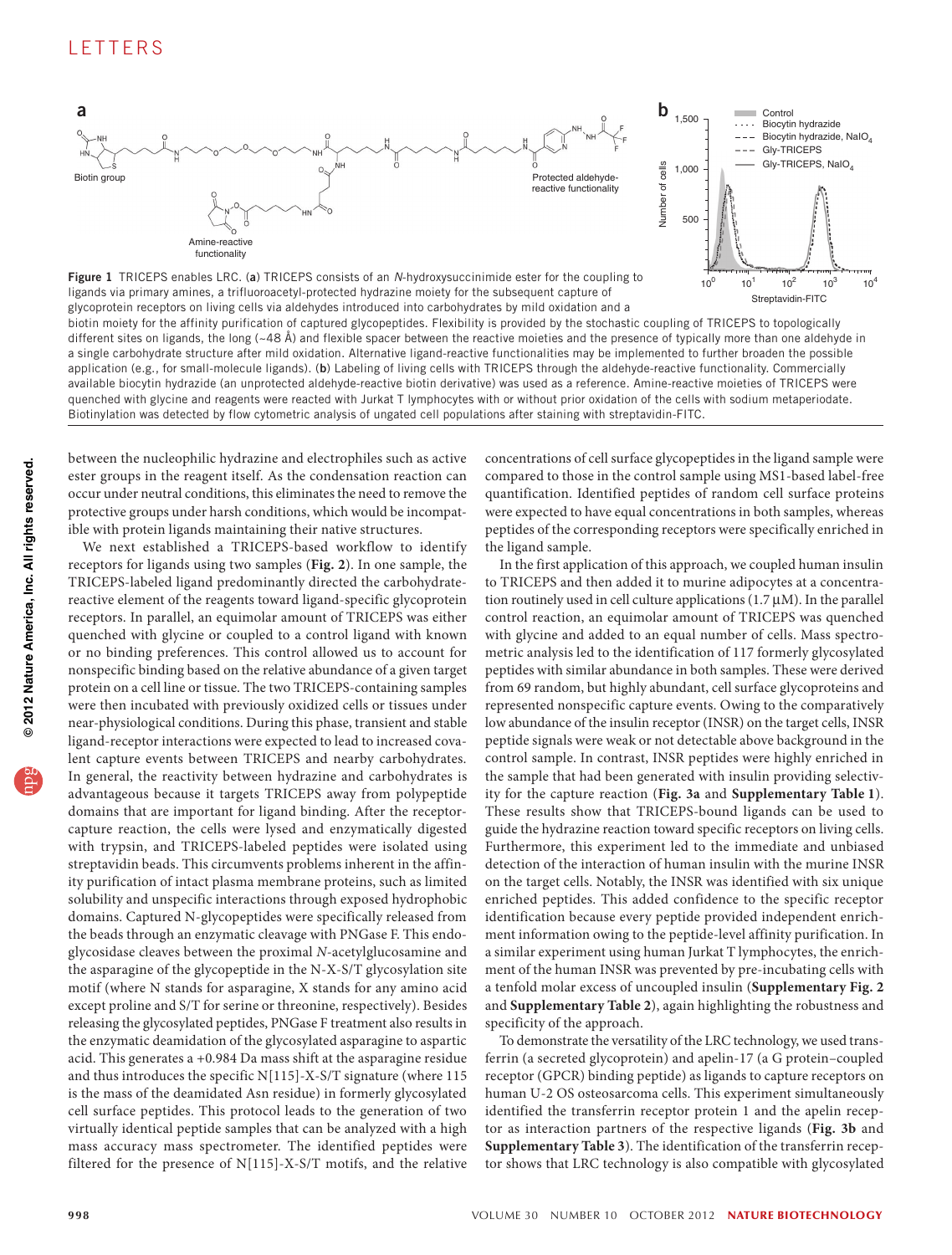# **LETTERS**



<span id="page-2-0"></span>Figure 2 Workflow for the LRC and identification on living cells. (i) Conjugation of a purified ligand of interest to TRICEPS and quenching of an equimolar amount of TRICEPS with glycine (or coupling to a control ligand with known or no binding preferences) in the control reaction. (ii) Mild periodate oxidation of target cells or tissue to introduce aldehydes into carbohydrate structures for TRICEPS capture. (iii) LRC and stochastic biotinylation of random cell surface glycoproteins according to their abundance. (iv) Cell lysis and tryptic digest of proteins. (v) Biotin-mediated affinity enrichment of captured glycopeptides on streptavidin beads. (vi) Cell surface N-glycopeptide release by PNGase F treatment, which introduces the N[115]-X-S/T motif (N[115], deamidated asparagine; X, any amino acid except proline; S/T, serine or threonine, respectively) in formerly N-glycosylated peptides. (vii) Glycopeptide identification by high mass accuracy MS and peptide filtering for the presence of the N[115]-X-S/T motif. (viii) Relative label-free quantification of formerly glycosylated cell surface peptides to identify specific LRC events.

ligands such as transferrin. Furthermore, this experiment demonstrates the potential of LRC technology to identify interactions of peptide ligands with GPCRs. Such interactions are particularly difficult to capture by other means owing to the small size of peptide ligands and the typically low abundance and integral membrane nature of the corresponding seven-transmembrane domain receptors.

Next, we explored the utility of LRC technology to identify pharmaceutically interesting targets of growth factors, therapeutic antibodies and engineered affinity binders. The first experiment was performed with the therapeutic antibody trastuzumab (Herceptin), which binds to ErbB2, and the epidermal growth factor (EGF) on U251 human glioblastoma cells. To allow for statistical evaluation, we performed these experiments in biological triplicates. This application was of particular interest as the two ligands are very different in nature (trastuzumab is a 150-kDa glycoprotein, whereas EGF is a small 6-kDa protein), and they each bind to a single site on different members of the EGF receptor (EGFR) superfamily<sup>[16,](#page-4-14)[17](#page-4-15)</sup>. Using trastuzumab as a ligand, ErbB2 was unambiguously identified through the consistent enrichment of corresponding ErbB2 glycopeptides (**[Fig. 3c](#page-3-0)** and **Supplementary Table 4**). As another positive control, the EGF experiment yielded enriched glycopeptides from domain III of the EGFR. Because the molecular size of the EGFR by far exceeds that of its ligand and the enriched peptides matched only two of the more than ten EGFR glycosylation sites, this result also suggests that the approximate localization of the EGF binding site is on this particular domain of the receptor.

We further explored the capability of LRC technology to map binding sites in a subsequent experiment with two 18 kDa designed ankyrin repeat proteins (DARPins), DARPin 9.01 and DARPin H14. These two DARPins were selected by phage display as antibody mimetic proteins targeting the full-length ectodomain of the ErbB2 protein<sup>[18](#page-4-16)</sup>. We applied LRC to BT-474 human breast cancer cells and confirmed binding of both DARPins to the ErbB2 protein in its native environment on living cells. Furthermore, the specific enrichment of corresponding glycosylation sites confirmed that DARPin 9.01 binds to domain I in ErbB2, whereas DARPin H14 binds to domain IV (**[Fig.](#page-3-0) 3d** and **Supplementary Table 5**). These epitopes were independently

determined *in vitro* using enzyme-linked immunosorbent assays (ELISA) with different recombinant extracellular domains of ErbB2 (**Supplementary Fig. 3**). These results demonstrate the potential of the LRC technology to identify targets and binding sites at domainlevel resolution for established and prospective clinical binding proteins. Small molecule–based LRC applications are also technically feasible through direct derivatization of ligands or the prior attachment of chemical functionalities to TRICEPS. Because such strategies typically lead to a uniform modification of coupled ligands at a particular site, ligands should be tested for functionality after derivatization. In addition, the number of receptor glycosylation sites that can be reached on average is likely to be reduced compared to LRC applications with protein ligands.

In contrast to homogenous cell populations, such as immortalized clonal cell lines, complex primary tissues contain different cell types, each of which is expected to express a quantitatively and qualitatively different set of cell surface proteins. We thus did an LRC experiment with trastuzumab on primary breast cancer tissue. This tissue had been classified as immunohistochemically ErbB2 negative with a diagnostic antibody and was therefore expected to contain only low levels of the target protein (**Supplementary Fig. 4**). Nevertheless, a single LRC experiment unambiguously confirmed the ErbB2 protein as the primary target and several high- and low-affinity immunoglobulin Fcγ receptors as additional interaction partners of this IgG antibody in the tissue (**[Fig. 3e](#page-3-0)** and **Supplementary Table 6**). These results underscore the sensitivity of the approach and indicate that trastuzumab binds to multiple proteins on subpopulations of cells within complex target tissues, in contrast to the comparatively simple scenario on U251 cells. Thus, the LRC technology has the potential to detect multiple intended, as well as off-target, interactions of almost any specific binding protein on clinically relevant primary tissues inaccessible to genetic engineering.

This particular capability of the LRC technology also holds great potential for the identification of receptor panels for more complex ligands. As biological particles, viruses often depend on multiple host cell surface proteins to mediate binding and subsequent internalization<sup>19</sup>, thus representing a unique class of complex ligands.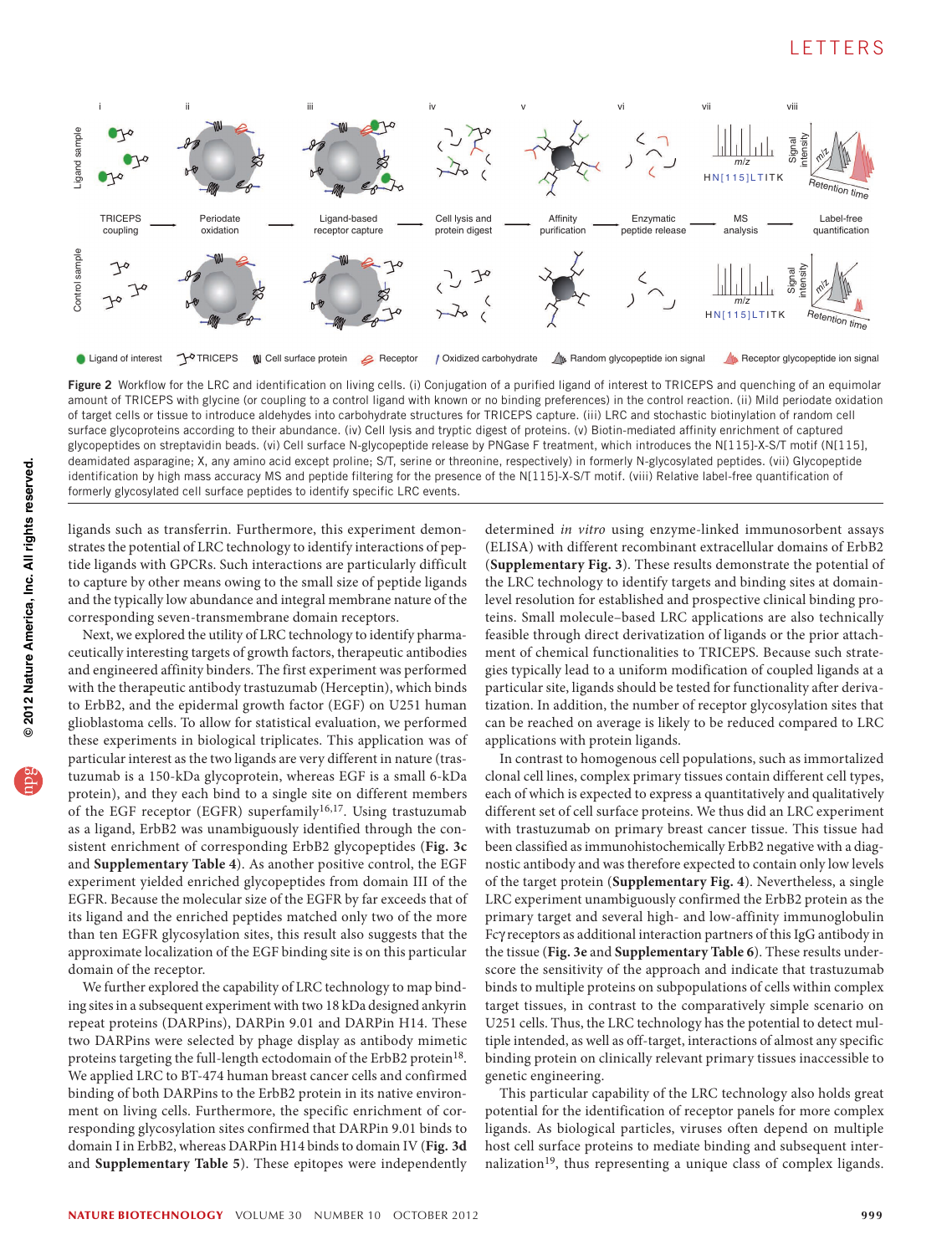

<span id="page-3-0"></span>Figure 3 LRC identifies receptors and receptor panels for ligands ranging from peptides to intact viruses on living cells and tissues. (a) LRC with human insulin on differentiated murine visceral adipocytes. Data are shown on the peptide level. (b) LRC with transferrin and apelin on U-2 OS cells. Data are shown on the protein level. Two glycopeptides of transferrin were captured and identified as well without prior exposure of the ligand to oxidative conditions, which was also observed with other glycoprotein ligands used later on. APLNR, apelin receptor; TF, transferrin; TFRC, transferrin receptor. (c) LRC with epidermal growth factor and trastuzumab on U251 cells in biological triplicates. The receptor candidate space highlighted in gray is defined by an enrichment factor of fourfold or greater and an FDR-adjusted *P*-value less than or equal to 0.01. IGHG1, immunoglobulin heavy constant gamma 1. (d) LRC with DARPins on BT-474 cells in biological triplicates. Data are shown on the glycosylation site level. Identified ErbB2 glycosylation sites: Asn124, Asn187 (ErbB2 domain I), Asn629 (ErbB2 domain IV). (e) LRC with trastuzumab on primary breast cancer tissue in technical (multiple LC-MS/MS runs of the same sample) triplicates. (f) LRC with intact vaccinia viruses on HeLa CCL2 cells in biological triplicates. Receptor candidates with a fold enrichment ≥4 and a P value ≤ 0.05 were tested for effects on viral infectivity in follow-up investigations. Identified peptides and proteins are shown in gray. Ligands, receptors and receptor candidates are shown in black. (g) Representative images of siRNA-treated HeLa cells infected with vaccinia virus (red, nuclei; green, vaccinia virus early protein expression). (h) Percentage of vaccinia virus–infected HeLa cells after siRNA knockdown of the receptor candidates identified in the LRC experiment with intact viruses. Infection rates were calculated relative to control cells transfected with AllStars Negative Control siRNAs (All\*Neg). Error bars indicate s.d.

As such, virus receptor identification remains a daunting task, with the vast majority of specific virus receptors remaining undefined. For instance, vaccinia virus (VACV) was used for the eradication of smallpox and is the most intensively studied poxvirus, yet little is known about the cell surface receptors used by VACV for infection. Competition assays suggest that VACV mature virions attach to host cells through interactions between viral proteins (A27 and D8) and glycosaminoglycans (heparin and chondroitin sulfates)<sup>[20,](#page-4-18)21</sup>, or A26 and the extracellular matrix protein laminin<sup>[22](#page-4-20)</sup>. For internaliza-tion, phosphatidylserine in the viral membrane<sup>[23](#page-4-21)</sup>, EGFR<sup>[24](#page-4-22)</sup>, the lipid raft component CD98 (ref. 25) and the phosphatidylserine receptor AXL[26](#page-4-23) have all been implicated. However, no direct *in vivo* interaction between mature virions and these proposed binding and internalization factors has been demonstrated. Thus, to better understand the complex interactions between these viruses and their host cells, we used LRC technology to identify the cell surface factors to which VACV mature virions bind.

Preliminary experiments demonstrated that only very high TRICEPS coupling ratios affected mature virion infectivity (**Supplementary Fig. 5**). Subsequently, LRC with intact mature virions on HeLa CCL2 cells revealed a defined set of seven cellular VACV binding factor candidates: AXL, M6PR, DAG1, CSPG4, CDH13, CD109 and VASN (**[Fig.](#page-3-0) 3f** and **Supplementary Table 7**). Identification of chondroitin sulfate proteoglycan 4 (CSPG4), laminin binding protein dystroglycan 1 (DAG1) and AXL was consistent with previous independent findings[21,](#page-4-19)[22,](#page-4-20)[26](#page-4-23). The candidate VACV receptors were then subjected to short interfering RNA (siRNA)-mediated silencing to determine their functional relevance with regard to virus infection (**Supplementary Fig. 6** and **Supplementary Table 8**). Of the seven candidates tested, five (AXL, M6PR, DAG1, CSPG4 and CDH13) reduced VACV infection by 40–60% (**[Fig. 3g](#page-3-0)**,**h**). That silencing of a single factor did not completely attenuate infection was not surprising. This likely reflects the complex nature of VACV-host cell interactions in which multiple virus and cellular factors each contribute to successful and potentially cooperative binding and infection. Collectively, these five factors are likely to represent the earliest set of cell surface proteins that the virus binds to and uses to infect a cell. Although LRC technology provided a unique opportunity to identify this defined set of host receptor candidates, the enrichments of individual receptors were generally weaker than in the comparatively simple one-to-one or one-to-many types of interactions addressed previously. This was expected owing to the comparatively large size of this promiscuous ligand and the many-to-many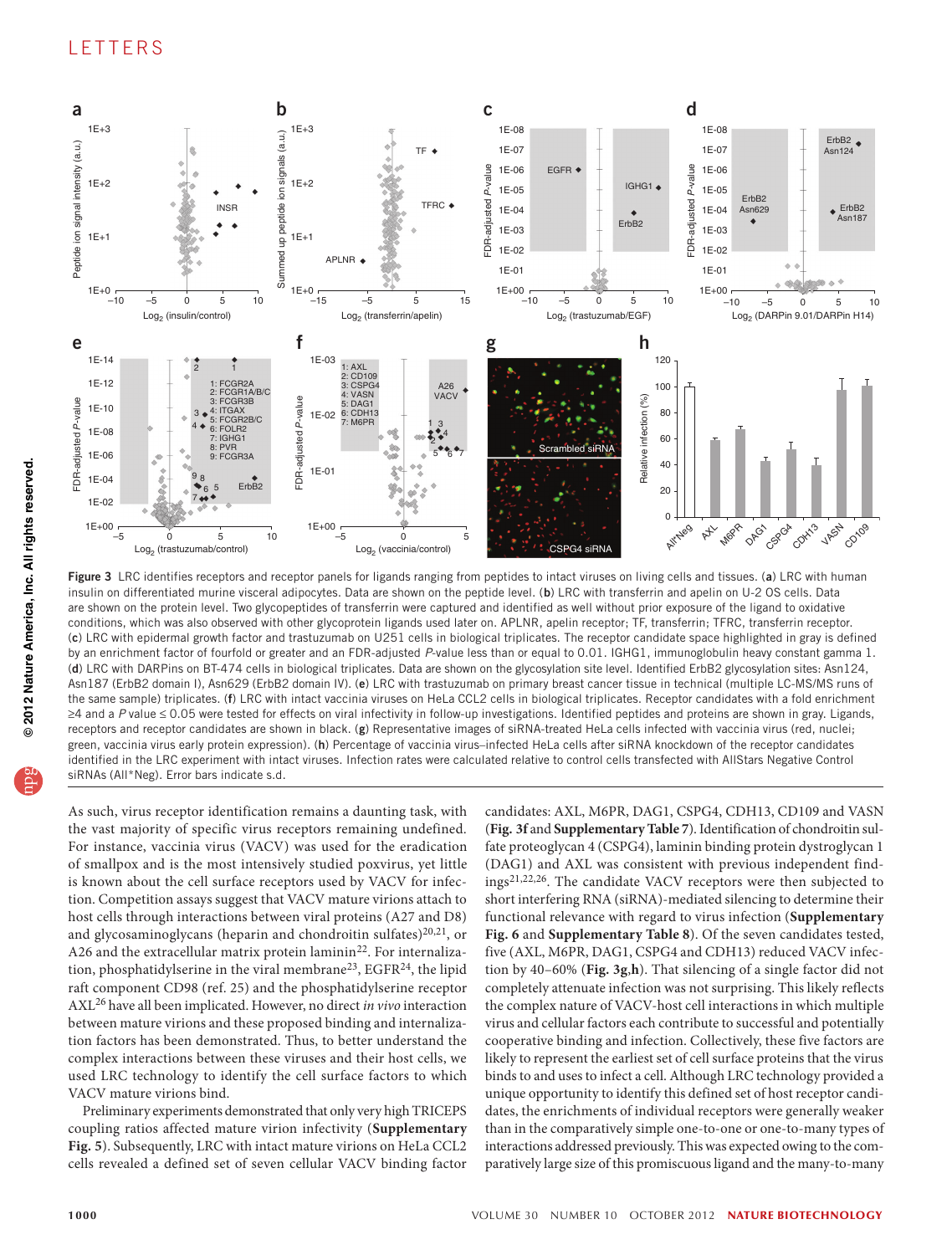types of interactions involved between multiple viral and host factors. Nevertheless, this discovery-driven application with a complex ligand demonstrated the potential of LRC technology to define a set of receptor candidates, after which the functional relevance can be investigated in targeted and combinatorial follow-up experiments. In summary, we are confident that LRC technology can be used to map the mostly uncharted territory of cell surface interactions.

## **METHODS**

Methods and any associated references are available in the [online](http://www.nature.com/doifinder/10.1038/nbt.2354) [version of the paper](http://www.nature.com/doifinder/10.1038/nbt.2354).

**Accession code.** The data associated with this manuscript may be downloaded from <https://proteomecommons.org/> Tranche using the following hash:4rCLZMX5zYWApQjYpivFhKVrxCjTJji6V/ CCyxjZYqqs1d6AMwIAR0bq1utGVuQEoj9+B8C64rQbHBNjCHW  $hkT464A4AAAAAAACSw =$ 

*Note: Supplementary information is available in the [online version of the paper.](http://www.nature.com/doifinder/10.1038/nbt.2354)*

#### **Acknowledgments**

We greatly acknowledge T. Clough and O. Vitek at Purdue University for help with statistical data analysis. We are grateful to A. Hofmann, T. Bock, D. Bausch-Fluck, F. Cerciello, A. Jacobs and A. Leitner for suggestions and support at all stages of the project. We acknowledge S. Dettwiler, P. Schraml, M. Tinguely, H. Moch and the Laboratory for *In situ* Technologies, University Hospital Zurich, for preparation and staining of breast cancer tissues. This work was supported by funding from National Center of Competence in Research (NCCR) Neural Plasticity and Repair (to B.W.), Swiss National Science Foundation (SNSF) (to B.W.), SystemsX.ch/ InfectX (to B.W.), SNSF Ambizione (to J.M.), SystemsX.ch and European Research Council (ERC) (to R.A.) and SystemsX.ch/InfectX and ERC (to S.K. on behalf of A. Helenius). Immortalized murine pre-adipocytes were kindly provided by M. Rosenwald and C. Wolfrum (ETH Zurich). ErbB2-negative breast carcinoma tissue cut into 50 µm slices was kindly provided by the tissue biobank of the Institute of Surgical Pathology, University Hospital Zurich.

#### **Author contributions**

A.P.F. and B.W. designed the project and wrote the paper. A.P.F. performed experiments and analyzed all data. A.P.F., B.W., O.-Y.J. and E.M.C. designed TRICEPS and O.-Y.J. synthesized the reagents. J.M. and S.K. designed and performed vaccinia virus experiments and J.M. edited the manuscript. C.J. and A.P. designed DARPin experiments and performed ELISAs. R.A., H.M. and L.M.H. contributed ideas and performed experiments. All authors discussed the results and implications and commented on the manuscript at all stages.

#### **COMPETING FINANCIAL INTERESTS**

The authors declare no competing financial interests.

Published online at<http://www.nature.com/doifinder/10.1038/nbt.2354>. Reprints and permissions information is available online at http://www.nature.com/ reprints/index.html.

- <span id="page-4-0"></span>1. Hubner, N.C. *et al.* Quantitative proteomics combined with BAC TransgeneOmics reveals *in vivo* protein interactions. *J. Cell Biol.* 189, 739–754 (2010).
- <span id="page-4-1"></span>2. Glatter, T., Wepf, A., Aebersold, R. & Gstaiger, M. An integrated workflow for charting the human interaction proteome: insights into the PP2A system. *Mol. Syst. Biol.* 5, 237 (2009).
- <span id="page-4-2"></span>3. Bantscheff, M. & Drewes, G. Chemoproteomic approaches to drug target identification and drug profiling. *Bioorg. Med. Chem.* 20, 1973–1978 (2012).
- 4. Lenz, T., Fischer, J.J. & Dreger, M. Probing small molecule-protein interactions: A new perspective for functional proteomics. *J. Proteomics* 75, 100–115 (2011).
- <span id="page-4-3"></span>5. Barglow, K.T. & Cravatt, B.F. Activity-based protein profiling for the functional annotation of enzymes. *Nat. Methods* 4, 822–827 (2007).
- <span id="page-4-4"></span>6. Elschenbroich, S., Kim, Y., Medin, J.A. & Kislinger, T. Isolation of cell surface proteins for mass spectrometry-based proteomics. *Expert Rev. Proteomics* 7, 141–154 (2010).
- <span id="page-4-5"></span>7. Helbig, A.O., Heck, A.J.R. & Slijper, M. Exploring the membrane proteome– challenges and analytical strategies. *J. Proteomics* 73, 868–878 (2010).
- <span id="page-4-6"></span>8. Savas, J.N., Stein, B.D., Wu, C.C. & Yates, J.R. Mass spectrometry accelerates membrane protein analysis. *Trends Biochem. Sci.* 36, 388–396 (2011).
- <span id="page-4-7"></span>9. Lee, A. How lipids affect the activities of integral membrane proteins. *Biochim. Biophys. Acta.* 1666, 62–87 (2004).
- <span id="page-4-8"></span>10. Zeng, Y., Ramya, T.N.C., Dirksen, A., Dawson, P.E. & Paulson, J.C. High-efficiency labeling of sialylated glycoproteins on living cells. *Nat. Methods* 6, 207–209 (2009).
- <span id="page-4-9"></span>11. Wollscheid, B. *et al.* Mass-spectrometric identification and relative quantification of N-linked cell surface glycoproteins. *Nat. Biotechnol.* 27, 378–386 (2009).
- <span id="page-4-10"></span>12. Hofmann, A. *et al.* Proteomic cell surface phenotyping of differentiating acute myeloid leukemia cells. *Blood* 116, e26–e34 (2010).
- <span id="page-4-11"></span>13. Frei, A., Jeon, O.Y., Carreira, E. & Wollscheid, B. Trifunctional crosslinking reagents. European Patent Application No. 11000731 (2012).
- <span id="page-4-12"></span>14. Mädler, S., Bich, C., Touboul, D. & Zenobi, R. Chemical cross-linking with NHS esters: a systematic study on amino acid reactivities. *J. Mass Spectrom.* 44, 694–706 (2009).
- <span id="page-4-13"></span>15. Sletten, E.M. & Bertozzi, C.R. Bioorthogonal chemistry: fishing for selectivity in a sea of functionality. *Angew. Chem. Int. Edn Engl.* 48, 6974–6998 (2009).
- <span id="page-4-14"></span>16. Ferguson, K.M. Structure-based view of epidermal growth factor receptor regulation. *Annu. Rev. Biophys.* 37, 353–373 (2008).
- <span id="page-4-15"></span>17. Cho, H.-S. *et al.* Structure of the extracellular region of HER2 alone and in complex with the Herceptin Fab. *Nature* 421, 756–760 (2003).
- <span id="page-4-16"></span>18. Steiner, D., Forrer, P. & Plückthun, A. Efficient selection of DARPins with subnanomolar affinities using SRP phage display. *J. Mol. Biol.* 382, 1211–1227 (2008).
- <span id="page-4-17"></span>19. Marsh, M. & Helenius, A. Virus entry: open sesame. *Cell* 124, 729–740 (2006).
- <span id="page-4-18"></span>20. Chung, C., Hsiao, J., Chang, Y. & Chang, W. A27L protein mediates vaccinia virus interaction with cell surface heparan sulfate. *J. Virol.* 72, 1577–1585 (1998).
- <span id="page-4-19"></span>21. Hsiao, J.C., Chung, C.S. & Chang, W. Vaccinia virus envelope D8L protein binds to cell surface chondroitin sulfate and mediates the adsorption of intracellular mature virions to cells. *J. Virol.* 73, 8750–8761 (1999).
- <span id="page-4-20"></span>22. Chiu, W.-L., Lin, C.-L., Yang, M.-H., Tzou, D.-L.M. & Chang, W. Vaccinia virus 4c (A26L) protein on intracellular mature virus binds to the extracellular cellular matrix laminin. *J. Virol.* 81, 2149–2157 (2007).
- <span id="page-4-21"></span>23. Mercer, J. & Helenius, A. Vaccinia virus uses macropinocytosis and apoptotic mimicry to enter host cells. *Science* 320, 531–535 (2008).
- <span id="page-4-22"></span>24. Mercer, J. *et al.* Vaccinia virus strains use distinct forms of macropinocytosis for host-cell entry. *Proc. Natl. Acad. Sci. USA* 107, 9346–9351 (2010).
- 25. Schroeder, N., Chung, C.-S., Chen, C.-H., Liao, C.-L. & Chang, W. The lipid raftassociated protein CD98 is required for vaccinia virus endocytosis. *J. Virol.* 86, 4868–4882 (2012).
- <span id="page-4-23"></span>26. Morizono, K. *et al.* The soluble serum protein Gas6 bridges virion envelope phosphatidylserine to the TAM receptor tyrosine kinase Axl to mediate viral entry. *Cell Host Microbe* 9, 286–298 (2011).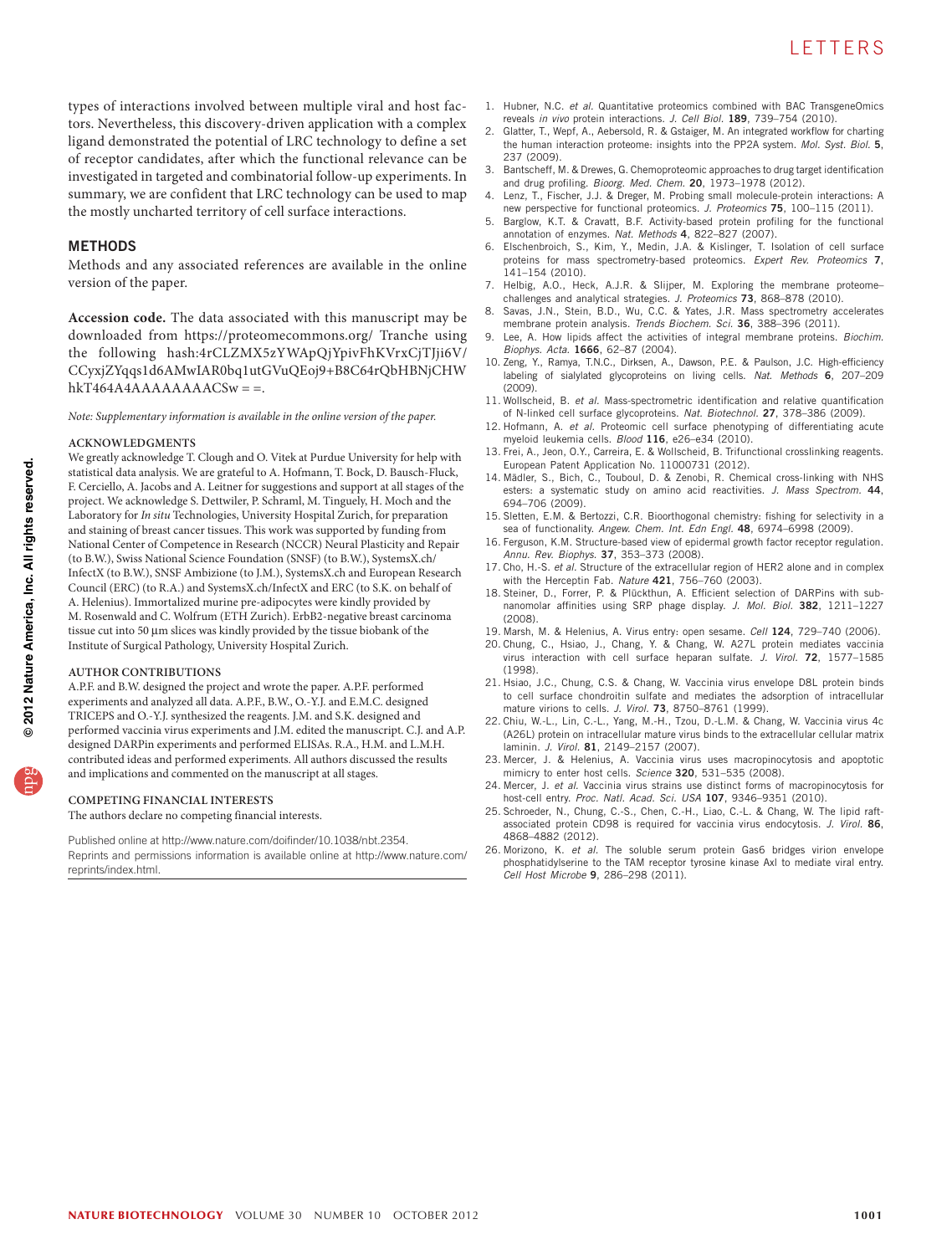### ONLINE METHODS

**Mammalian cell cultures.** All cells were grown at 37 °C and 5% ambient CO2. Adherent U-2 OS osteosarcoma cells, U251 glioblastoma cells and HeLa CCL2 adenocarcinoma cells were grown to near 100% confluence from initial addition to  $140 \times 20$  mm Nunclon dishes (Thermo Scientific) in Dulbecco's Modified Eagle's Medium (DMEM, Sigma-Aldrich) completed with 10% Fetal Bovine Serum (Sigma-Aldrich) and penicillin-streptomycinglutamine (Invitrogen). BT-474 human breast cancer cells were grown accordingly in complete RPMI medium (Sigma-Aldrich). Jurkat T suspension cells were grown in 175 cm2 Nunclon flasks (Thermo Scientific) to an approximate concentration of 400,000 cells/ml in complete RPMI medium (Sigma-Aldrich). Immortalized murine pre-adipocytes were kindly provided by Matthias Rosenwald and Christian Wolfrum (ETH Zurich) and originally obtained by Johannes Klein (University of Lübeck). Murine cells were grown in DMEM 4.5 g/l glucose (Invitrogen) completed with 20% fetal bovine serum and penicillin-streptomycin-glutamine. Pre-adipocytes were differentiated into white adipocytes by the addition of a differentiation cocktail (115 µg/ml 3-isobutyl-1-methylxanthine (Sigma-Aldrich), 1 µM dexamethasone (Sigma-Aldrich), 1 µg/ml insulin (Sigma-Aldrich) in medium) on day 0, removal of medium and addition of new medium containing the same cocktail on day 1, removal of medium and addition of new medium containing insulin on day 2, and removal of medium and addition of standard medium on day 4. Cells were harvested on day 7 after they had adopted a rounded phenotype and accumulated lipids in the form of intracellular lipid droplets.

**Flow cytometric analyses.** *Aldehyde capture with TRICEPS.* Reagents were incubated with a tenfold molar excess of glycine in 25 mM HEPES pH 8.2 for 60 min to quench the amine reactive moieties of the reagents. Jurkat T cells were collected and resuspended in labeling buffer (PBS, pH adjusted to 6.5 with H3PO4) and cooled down to 4 °C for all of the following steps. Half of the cells were subjected to mild periodate oxidation with  $1.5 \text{ mM }$  NaIO<sub>4</sub> (Pierce) for 15 min in the dark and cell pellets were washed once with labeling buffer. Subsequently, cells were reacted with 100  $\mu$ M TRICEPS or biocytin hydrazide (Biotium) in labeling buffer for 60 min on a slow rotator. Cells were washed twice and stained with streptavidin-FITC (BD Biosciences, 554060) in FACS buffer (1% Fetal Bovine Serum in PBS) for 20 min. Labeled cells were washed once and analyzed with a FACSCalibur flow cytometer (BD Biosciences) in combination with Flowjo (version 8.8.4) software.

*Transferrin uptake.* 50 µg AlexaFluor-488 labeled transferrin (Invitrogen) was coupled to TRICEPS or incubated in coupling buffer (25 mM HEPES pH 8.2) without reagent. After coupling, the labeled protein was diluted in DMEM to a final concentration of 8.3 µg/ml. Confluent 12 wells of HeLa ATCC cells were starved in DMEM for 2 h. Transferrin was bound to cells for 30 min at 4 °C (750 µl/well) and cells were shifted to 37 °C for 15 min (water-bath). Cells were washed once with cold PBS and treated with acid washing buffer (0.1 M NaCl, 0.1 M glycine, pH 3.0) for 2 min. Samples were detached with 0.05% trypsin, fixed (4% formaldehyde in PBS, 20 min) and analyzed by flow cytometry.

*VACV infection.* Confluent 24 wells of HeLa ATCC cells were infected with VACV strain Western Reserve expressing EGFP from an early viral promoter (WR Early-EGFP) at different multiplicities of infection (MOI) in 250 µl DMEM. After 30 min at 37 °C, DMEM was replaced with full medium (DMEM, 10% FBS, NEAA and Glutamax). Five hours after infection, cells were detached with 0.05% trypsin, fixed (4% formaldehyde in PBS, 20 min) and analyzed by flow cytometry.

**LRC.** 100 µg insulin (Sigma-Aldrich), 100 µg holo-transferrin (Sigma-Aldrich), 30 µg apelin-17 (Tocris Bioscience), 50 µg EGF (Sigma-Aldrich), 100 µg trastuzumab (Roche),  $5 \times 10^8$  plaque-forming units of vaccinia virus or 100 µg glycine (Sigma-Aldrich) were reacted with 40 µg TRICEPS in 40–100 µl 25 mM HEPES pH 8.2 for 60 min. Typically, coupling reactions do not need to be optimized and we recommend using 40 µg TRICEPS per 100 µg ligand for all applications. Higher coupling ratios can be applied in cases where a limited amount of ligand is available. Hydrolyzed TRICEPS and the fraction of ligands that are compromised by the coupling to reagents will simply contribute to the random capture of cell surface proteins, so there is no need to

purify coupled ligands. Using intact viruses as ligands in LRC experiments, true receptors will be captured and enriched by TRICEPS coupled to viral proteins that interact with these host factors. At the same time, reagents that are coupled to other viral proteins may contribute to the stochastic capture of cell surface proteins (the majority of capture events in every LRC experiment) in the vicinity of actual binding events. On HeLa CCL2 cells no binding of insulin to the INSR was detected in preliminary LRC experiments and the peptide hormone was used to quench reagents.  $5 \times 10^7$  cells (murine adipocytes, U-2 OS, U251, BT-474, HeLa CCL2) per experiment were harvested by gentle scraping in PBS and cooled down to 4 °C for all of the following steps. Frozen ErbB2-negative breast carcinoma tissue cut into 50-µm slices was kindly provided by the tissue biobank of the Institute of Surgical Pathology, University Hospital Zurich (approved by the local ethics committee: StV12-2005). The procedure for freezing and cutting tissues has been previously described<sup>27</sup>. Tissue slices were processed without further dissociation to partly conserve the three-dimensional tissue structure during incubation with trastuzumab. Cells or tissue slices were resuspended in 50 ml labeling buffer (PBS pH 6.5) and subjected to mild periodate oxidation with  $1.5 \text{ mM } \text{NaIO}_4$  (Pierce) on a slow rotator in the dark for 15 min (30 min for tissue slices). Subsequently, cells were washed once with 50 ml labeling buffer and resuspended in 10 ml labeling buffer for incubation with the ligands or quenched reagents. LRC was carried out for 60 min (90 min for tissue slices) on a slow rotator. Cells were collected by centrifugation and the cell pellet was resuspended in 1 ml 50 mM ammonium bicarbonate (Sigma-Aldrich). Cells were lysed by indirect sonication (100% amplitude,  $0.8$  cycle,  $2 \times 30$  s) in a VialTweeter (Hielscher) and the subsequent addition of RapiGest surfactant (Waters). Tissue slices were subjected to additional sonication cycles and vigorous pipetting after the addition of RapiGest to completely dissociate the tissue. After centrifugation (2,500*g*, 10 min), the supernatant was collected after which proteins were reduced by adding 5 mM TCEP (Pierce) at 20 °C for 30 min and then alkylated by adding 10 mM iodoacetamide (Fluka) in the dark at 20 °C for 30 min. Trypsin (Sigma) was added to a 1:50 trypsin to protein ratio and protein digestion was carried out overnight at 37 °C. After digestion, peptide mixtures were heated to 96 °C for 10 min to inactivate proteases and undigested particles were removed by centrifugation (13,000*g* for 10 min). TRICEPS-captured cell surface glycopeptides were bound to streptavidin by addition of 60 µl washed Streptavidin Plus UltraLink Resin (Pierce) and incubated for 60 min on a slow rotator at 4 °C. Beads were washed extensively in Mobicols (Boca Scientific) connected to a Vac-Man Laboratory Vacuum Manifold (Promega) with a variety of buffers: 5 M NaCl, followed by 100 mM NaCl, 100 mM glycerol, 50 mM Tris, 1% Triton X-100, followed by 100 mM NaHCO<sub>3</sub> pH 11, followed by 50 mM ammonium bicarbonate. Washed beads were incubated with 300 µl 50 mM ammonium bicarbonate containing 1.5 µl PNGase F (New England Biolabs) in a head-over-head shaker overnight at 37 °C. Peptides were eluted by spinning of the Mobicol and subsequent addition of another 500 µl 50 mM ammonium bicarbonate. Combined eluates were acidified with 40 µl 10% formic acid and subjected to C18 purification using 3–30 µg UltraMicroSpin Columns (The Nest Group) according to the manufacturer's instructions.

**Liquid chromatography–tandem mass spectrometry (LC-MS/MS) analysis.** Peptide samples were separated by reversed-phase chromatography on a high-performance liquid chromatography (HPLC) column (75-µm inner diameter, New Objective) that was packed in-house with a 10-cm stationary phase (Magic C18AQ, 200 Å, 3 µm, Michrom Bioresources) and connected to a nano-flow HPLC (nanoLC-Ultra 1D plus, Eksigent) and an autosampler (nanoLC AS-2, Eksigent). The HPLC was coupled to a LTQ-Orbitrap XL mass spectrometer (Thermo Scientific) equipped with a nanoelectrospray ion source (Thermo Scientific). Peptides were loaded onto the column with 95% buffer A (98%  $\rm H_2O,$  2% acetonitrile, 0.1% formic acid) and eluted with 300 nl/min over a 40-min linear gradient from 5-35% buffer B (2% H<sub>2</sub>O, 98% acetonitrile, 0.1% formic acid). After the gradient, the column was washed with 95% buffer B and re-equilibrated with buffer A. Mass spectra were acquired in a data-dependent manner, with an automatic switch between MS and MS/MS scans. Highresolution MS scans were acquired in the Orbitrap (60,000 FWHM, target value 106) to monitor peptide ions in the mass range of 350–1,650 *m*/*z*, followed by collision-induced dissociation MS/MS scans in the ion trap (minimum signal threshold 150, target value  $10^4$ , isolation width 2  $m/z$ ) of the five most